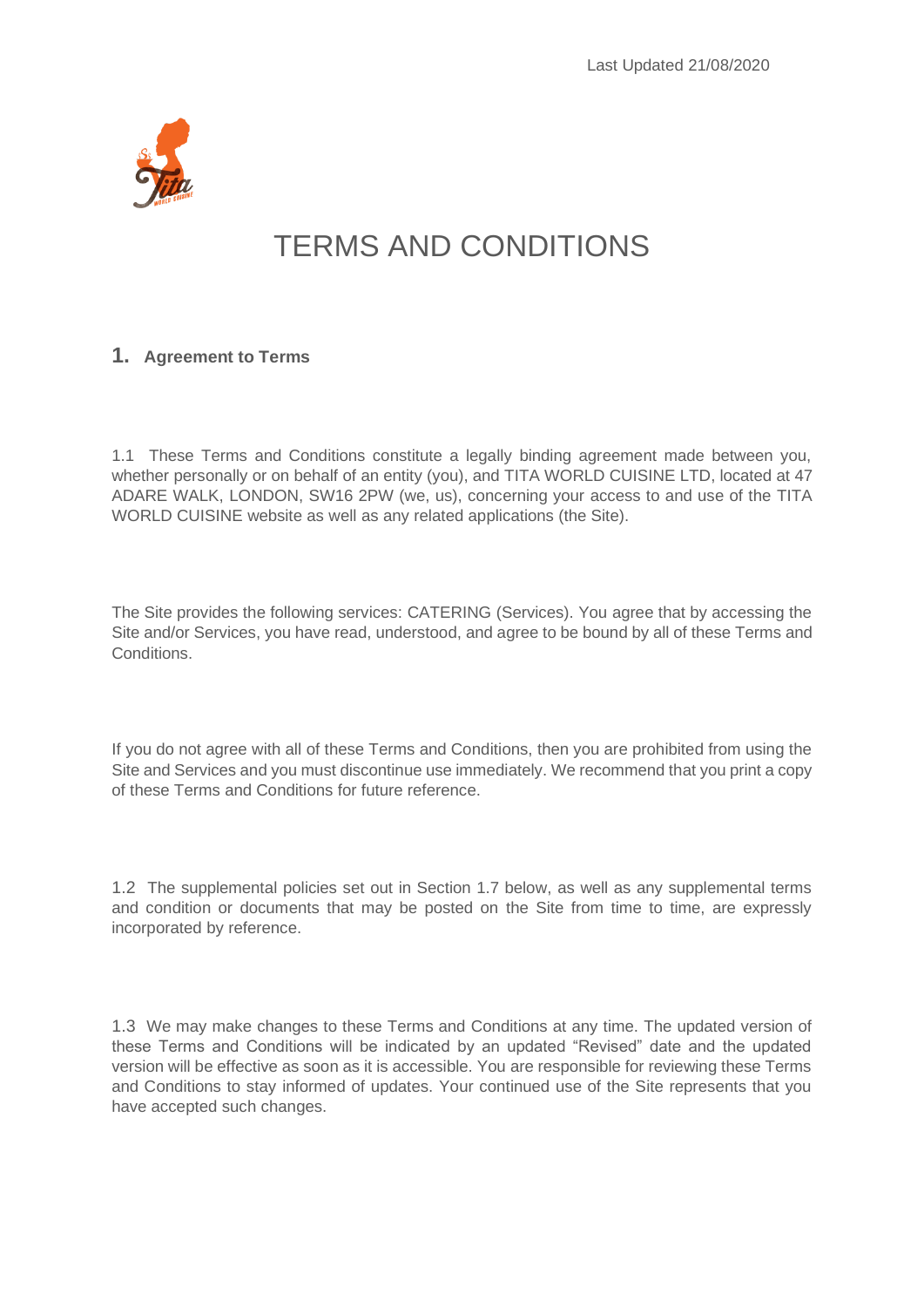1.4 We may update or change the Site from time to time to reflect changes to our products, our users' needs and/or our business priorities.

1.5 Our site is directed to people residing in THE UNITED KINGDOM. The information provided on the Site is not intended for distribution to or use by any person or entity in any jurisdiction or country where such distribution or use would be contrary to law or regulation or which would subject us to any registration requirement within such jurisdiction or country.

1.6 The Site is intended for users who are at least 18 years old. If you are under the age of 18, you are not permitted to register for the Site or use the Services without parental permission.

1.7 Additional policies which also apply to your use of the Site include:

• Our Privacy Notice **and Sets out the terms on which we process any personal** data we collect from you, or that you provide to us. By using the Site, you consent to such processing and you warrant that all data provided by you is accurate.

**●** Our Acceptable Use Policy \_\_\_\_\_\_\_\_\_\_, which sets out the permitted uses and prohibited uses of the Site. When using the Site, you must comply with this Acceptable Use Policy.

**●** Our Cookie Policy \_\_\_\_\_\_\_\_\_\_, which sets out information about the cookies on the Site.

**●** If you purchase from the Site, our terms and conditions of supply \_\_\_\_\_\_\_\_\_\_ will apply to the

**●** Certain parts of this Site can be used only on payment of a fee. If you wish to use such Services, you will, in addition to our Terms and Conditions, also be subject to our Terms and conditions of supply the control of the supply of the control of the control of the control of the control of the control of <br>Supply the control of the control of the control of the control of the control of the control of the control o

# 2. Acceptable Use

2.1 Our full Acceptable Use Policy entity and sets out all the permitted uses and prohibited uses of this site.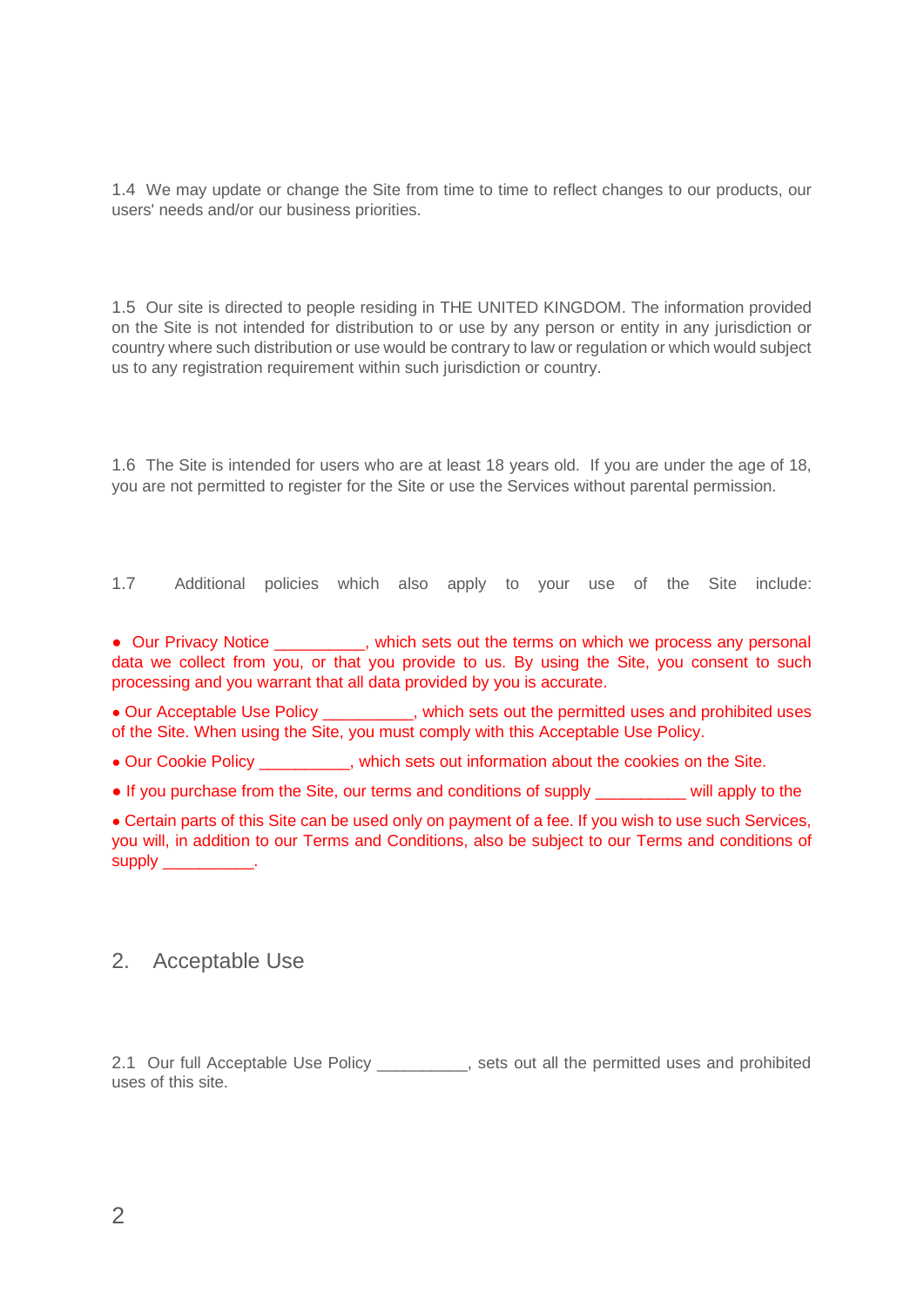2.2 You may not access or use the Site for any purpose other than that for which we make the site and our services available. The Site may not be used in connection with any commercial endeavors except those that are specifically endorsed or approved by us.

2.3 As a user of this Site, you agree not to:

**●** Falsely imply a relationship with us or another company with whom you do not have a relationship

### 3. Information you provide to us

3.1 You represent and warrant that: (a) all registration information you submit will be true, accurate, current, and complete and relate to you and not a third party; (b) you will maintain the accuracy of such information and promptly update such information as necessary; (c) you will keep your password confidential and will be responsible for all use of your password and account; (d) you have the legal capacity and you agree to comply with these Terms and Conditions; and (e) you are not a minor in the jurisdiction in which you reside, or if a minor, you have received parental permission to use the Site.

If you know or suspect that anyone other than you knows your user information (such as an identification code or user name) and/or password you must promptly notify us at [info@titaworldcuisine.uk.](mailto:info@titaworldcuisine.uk)

3.2 If you provide any information that is untrue, inaccurate, not current or incomplete, we may suspend or terminate your account. We may remove or change a user name you select if we determine that such user name is inappropriate.

#### **4.** Content you provide to us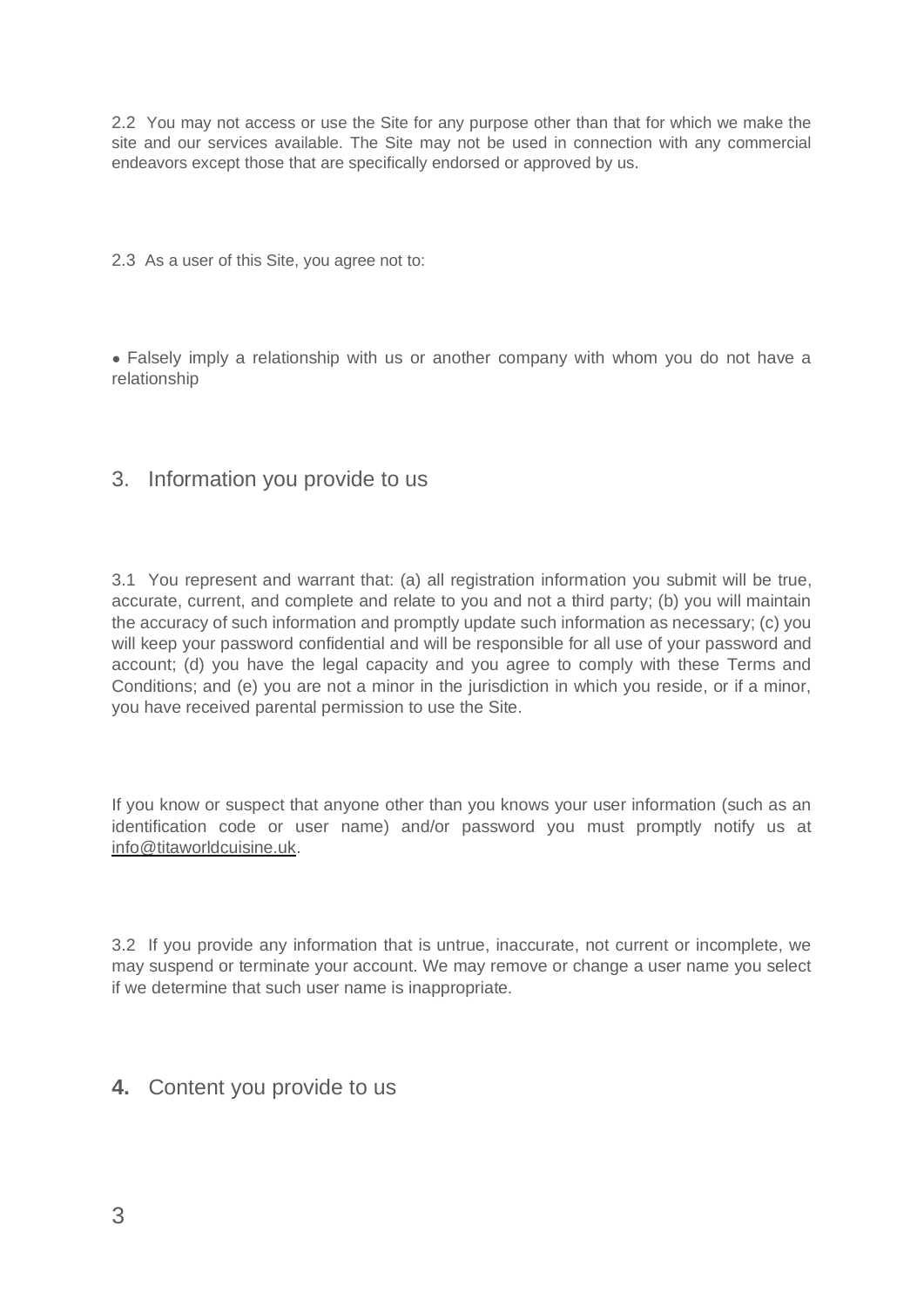4.1 There may be opportunities for you to post content to the Site or send feedback to us (User Content). You understand and agree that your User Content may be viewed by other users on the Site, and that they may be able to see who has posted that User Content.

4.2 *You further agree that we can use your User Content for any other purposes whatsoever in perpetuity without payment to you, and combine your User Content with other content for use within the Site and otherwise. We do not have to attribute your User Content to you*.

4.3 In posting User Content, including reviews or making contact with other users of the Site you shall comply with our Acceptable Use Policy

4.4 You warrant that any User Content does comply with our Acceptable Use Policy, and you will be liable to us and indemnify us for any breach of that warranty. This means you will be responsible for any loss or damage we suffer as a result of your breach of this warranty.

4.5 We have the right to remove any User Content you put on the Site if, in our opinion, such User Content does not comply with the Acceptable Use Policy.

4.6 We are not responsible and accept no liability for any User Content including any such content that contains incorrect information or is defamatory or loss of User Content. We accept no obligation to screen, edit or monitor any User Content but we reserve the right to remove, screen and/or edit any User Content without notice and at any time. User Content has not been verified or approved by us and the views expressed by other users on the Site do not represent our views or values

4.7 If you wish to complain about User Content uploaded by other users please contact us at [info@titaworldcuisine.uk.](mailto:info@titaworldcuisine.uk)

# 5. Our content

5.1 Unless otherwise indicated, the Site and Services including source code, databases, functionality, software, website designs, audio, video, text, photographs, and graphics on the Site (Our Content) are owned or licensed to us, and are protected by copyright and trade mark laws.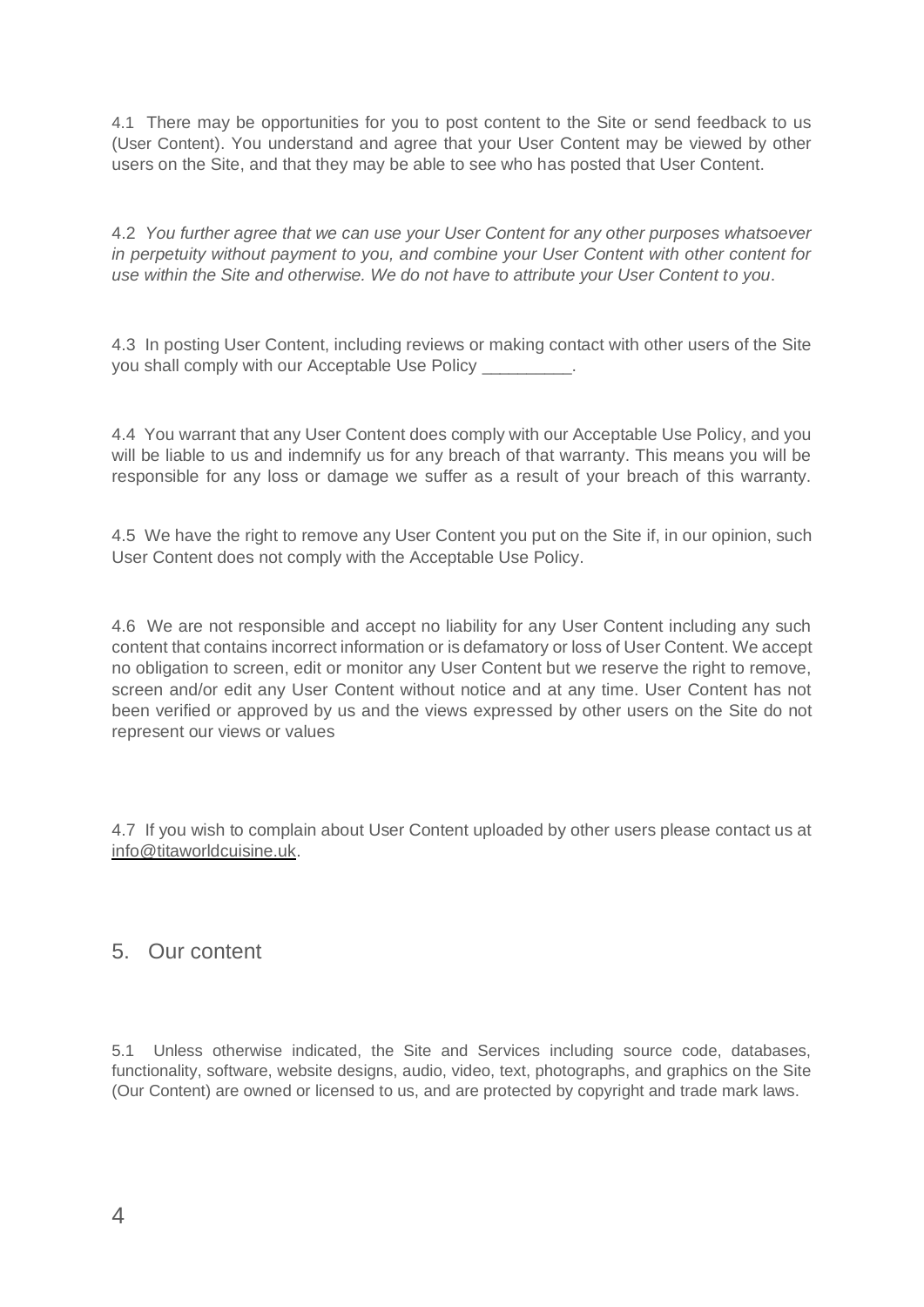5.2 Except as expressly provided in these Terms and Conditions, no part of the Site, Services or Our Content may be copied, reproduced, aggregated, republished, uploaded, posted, publicly displayed, encoded, translated, transmitted, distributed, sold, licensed, or otherwise exploited for any commercial purpose whatsoever, without our express prior written permission.

5.3 Provided that you are eligible to use the Site, you are granted a limited licence to access and use the Site and Our Content and to download or print a copy of any portion of the Content to which you have properly gained access solely for your personal, non-commercial use.

5.4 You shall not (a) try to gain unauthorised access to the Site or any networks, servers or computer systems connected to the Site; and/or (b) make for any purpose including error correction, any modifications, adaptions, additions or enhancements to the Site or Our Content, including the modification of the paper or digital copies you may have downloaded.

5.5 We shall (a) prepare the Site and Our Content with reasonable skill and care; and (b) use industry standard virus detection software to try to block the uploading of content to the Site that contains viruses.

5.6 The content on the Site is provided for general information only. It is not intended to amount to advice on which you should rely. You must obtain professional or specialist advice before taking, or refraining from taking, any action on the basis of the content on the Site.

5.7 Although we make reasonable efforts to update the information on our site, we make no representations, warranties or guarantees, whether express or implied, that Our Content on the Site is accurate, complete or up to date.

# 6. Link to third party content

6.1 The Site may contain links to websites or applications operated by third parties.We do not have any influence or control over any such third party websites or applications or the third party operator. We are not responsible for and do not endorse any third party websites or applications or their availability or content.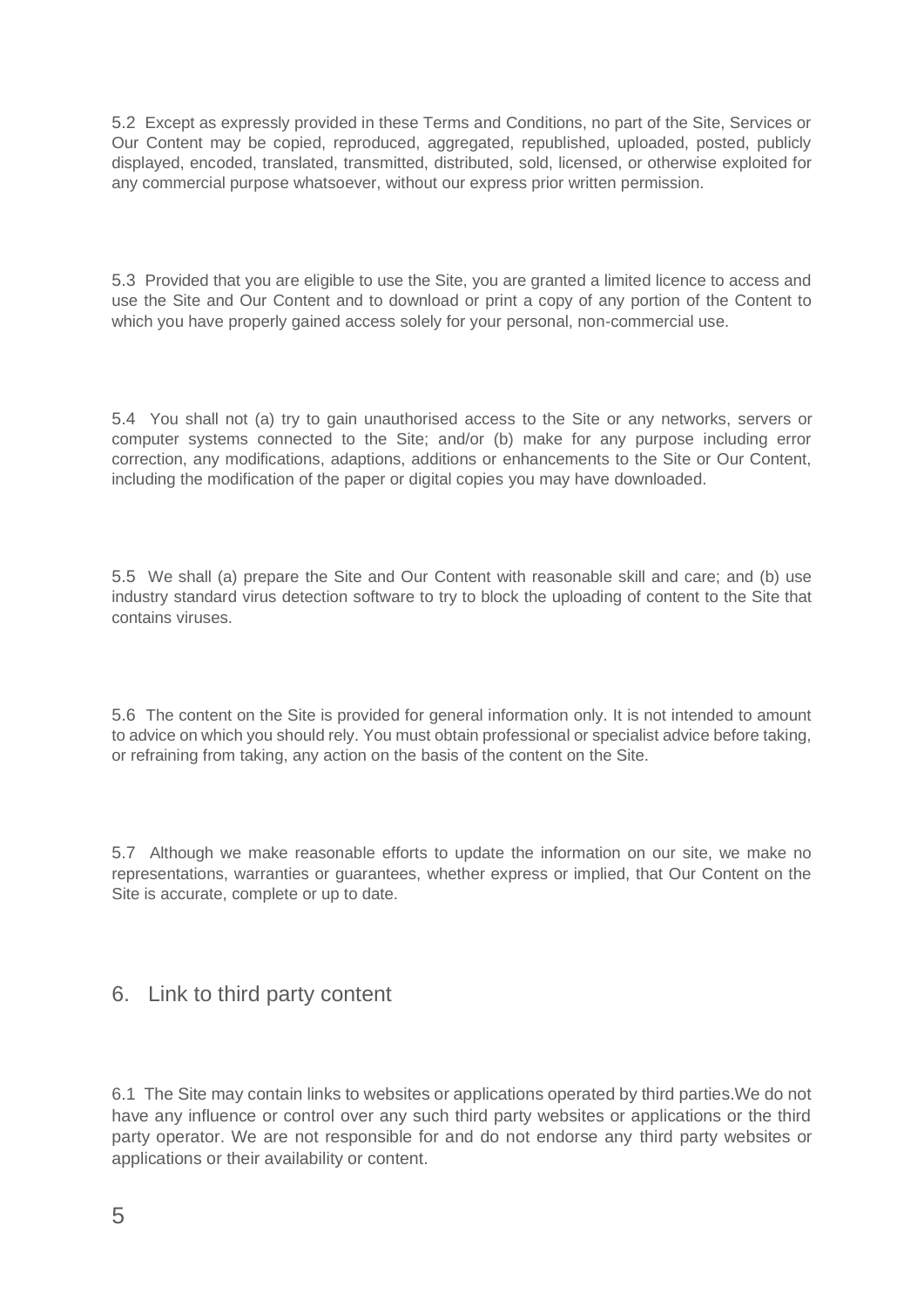6.2 We accept no responsibility for adverts contained within the Site. If you agree to purchase goods and/or services from any third party who advertises in the Site, you do so at your own risk. The advertiser, and not us, is responsible for such goods and/or services and if you have any questions or complaints in relation to them, you should contact the advertiser.

# **7.** Site Management

7.1 We reserve the right at our sole discretion, to (1) monitor the Site for breaches of these Terms and Conditions; (2) take appropriate legal action against anyone in breach of applicable laws or these Terms and Conditions; (3) refuse, restrict access to or availability of, or disable (to the extent technologically feasible) any of your Contributions; (4) remove from the Site or otherwise disable all files and content that are excessive in size or are in any way a burden to our systems; and (5) otherwise manage the Site in a manner designed to protect our rights and property and to facilitate the proper functioning of the Site and Services.

7.2 We do not guarantee that the Site will be secure or free from bugs or viruses.

7.3 You are responsible for configuring your information technology, computer programs and platform to access the Site and you should use your own virus protection software.

# **8.** Modifications to and availability of the Site

8.1 We reserve the right to change, modify, or remove the contents of the Site at any time or for any reason at our sole discretion without notice. We also reserve the right to modify or discontinue all or part of the Services without notice at any time.

8.2 We cannot guarantee the Site and Services will be available at all times. We may experience hardware, software, or other problems or need to perform maintenance related to the Site, resulting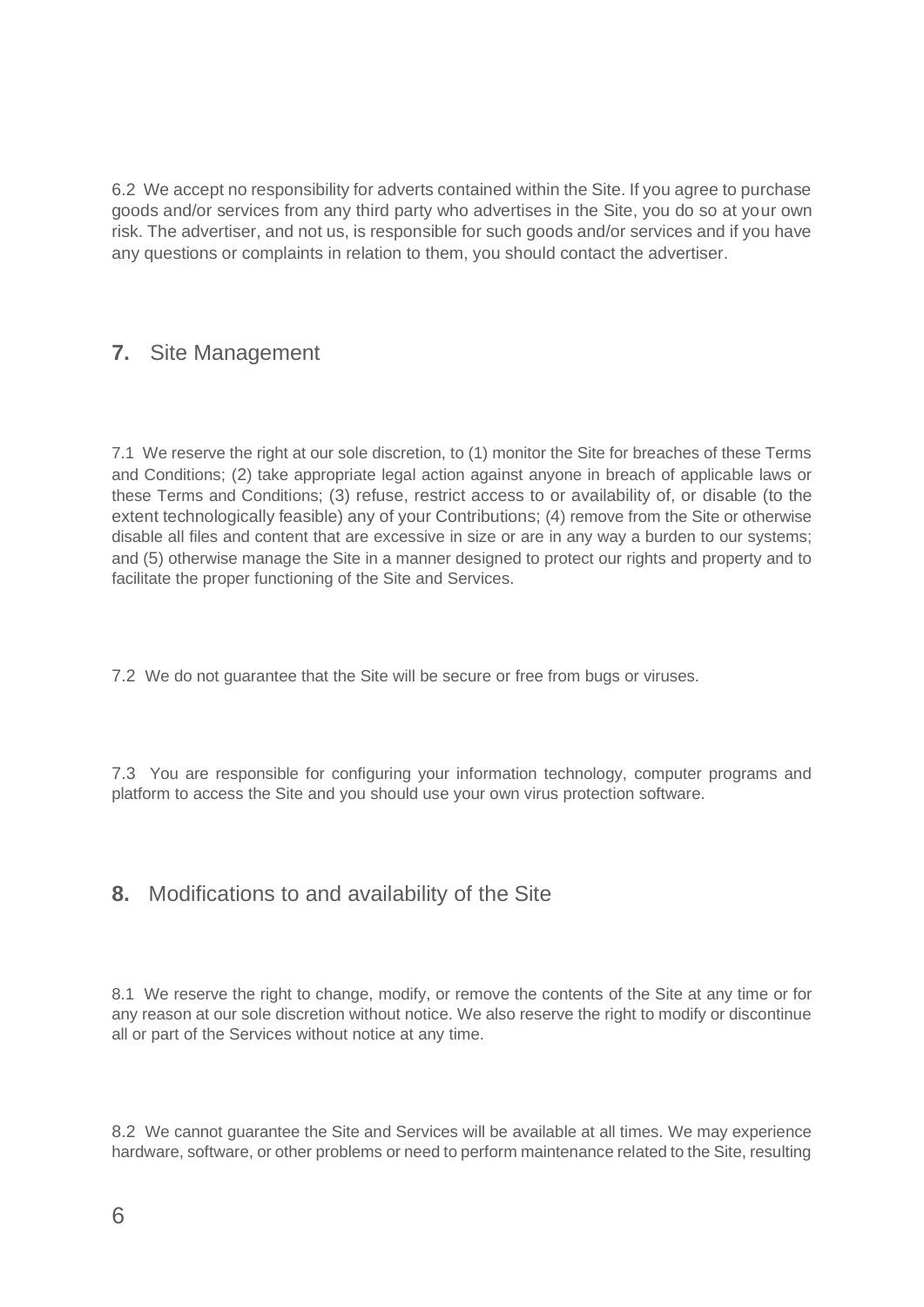in interruptions, delays, or errors. You agree that we have no liability whatsoever for any loss, damage, or inconvenience caused by your inability to access or use the Site or Services during any downtime or discontinuance of the Site or Services.We are not obliged to maintain and support the Site or Services or to supply any corrections, updates, or releases.

8.3 There may be information on the Site that contains typographical errors, inaccuracies, or omissions that may relate to the Services, including descriptions, pricing, availability, and various other information. We reserve the right to correct any errors, inaccuracies, or omissions and to change or update the information at any time, without prior notice.

# **9.** Disclaimer/Limitation of Liability

9.1 The Site and Services are provided on an as-is and as-available basis. You agree that your use of the Site and/or Services will be at your sole risk except as expressly set out in these Terms and Conditions. All warranties, terms, conditions and undertakings, express or implied (including by statute, custom or usage, a course of dealing, or common law) in connection with the Site and Services and your use thereof including, without limitation, the implied warranties of satisfactory quality, fitness for a particular purpose and non-infringement are excluded to the fullest extent permitted by applicable law.

We make no warranties or representations about the accuracy or completeness of the Site's content and are not liable for any (1) errors or omissions in content: (2) any unauthorized access to or use of our servers and/or any and all personal information and/or financial information stored on our server; (3) any interruption or cessation of transmission to or from the site or services; and/or (4) any bugs, viruses, trojan horses, or the like which may be transmitted to or through the site by any third party. We will not be responsible for any delay or failure to comply with our obligations under these Terms and Conditions if such delay or failure is caused by an event beyond our reasonable control.

9.2 Our responsibility for loss or damage suffered by you:

Whether you are a consumer or a business user: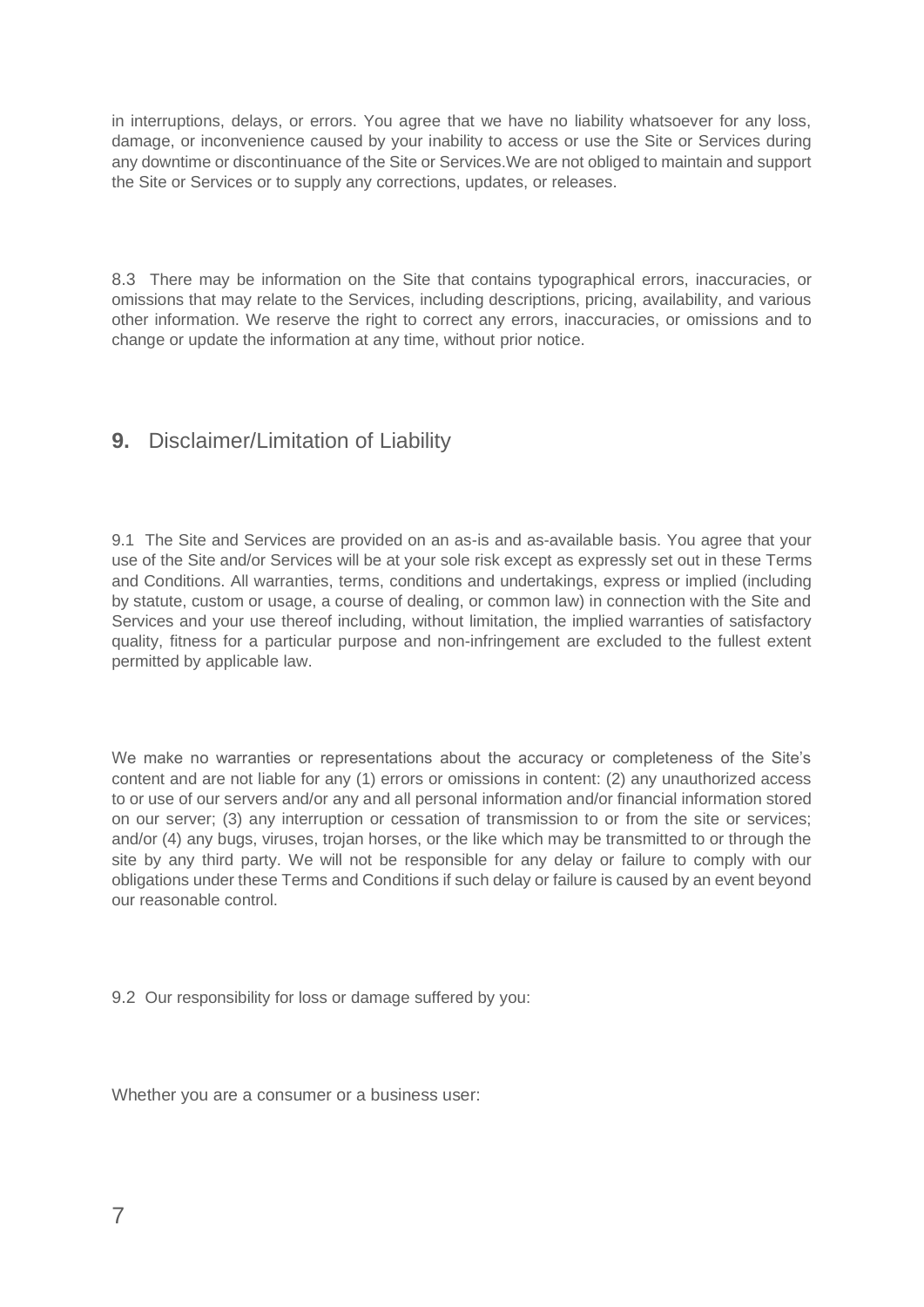**●** We do not exclude or limit in any way our liability to you where it would be unlawful to do so. This includes liability for death or personal injury caused by our negligence or the negligence of our employees, agents or subcontractors and for fraud or fraudulent misrepresentation.

**●** If we fail to comply with these Terms and Conditions, we will be responsible for loss or damage you suffer that is a foreseeable result of our breach of these Terms and Conditions, but we would not be responsible for any loss or damage that were not foreseeable at the time you started using the Site/Services.

Notwithstanding anything to the contrary contained in the Disclaimer/Limitation of Liability section, our liability to you for any cause whatsoever and regardless of the form of the action, will at all times be limited to a total aggregate amount equal to the greater of (a) the sum of £5000 or (b) the amount paid, if any, by you to us for the Services/Site during the six (6) month period prior to any cause of action arising. *Different limitations and exclusions of liability will apply to liability arising as a result of the supply of any products to you, which will be set out in our Terms and conditions of supply \_\_\_\_\_\_\_\_\_\_.*

# **10.** Term and Termination

10.1 These Terms and Conditions shall remain in full force and effect while you use the Site or Services or are otherwise a user of the Site, as applicable. You may terminate your use or participation at any time, for any reason, by following the instructions for terminating user accounts in your account settings, if available, or by contacting us at [info@titaworldcuisine.uk.](mailto:info@titaworldcuisine.uk)

10.2 Without limiting any other provision of these Terms and Conditions, we reserve the right to, in our sole discretion and without notice or liability, deny access to and use of the Site and the Services (including blocking certain IP addresses), to any person for any reason including without limitation for breach of any representation, warranty or covenant contained in these Terms and Conditions or of any applicable law or regulation.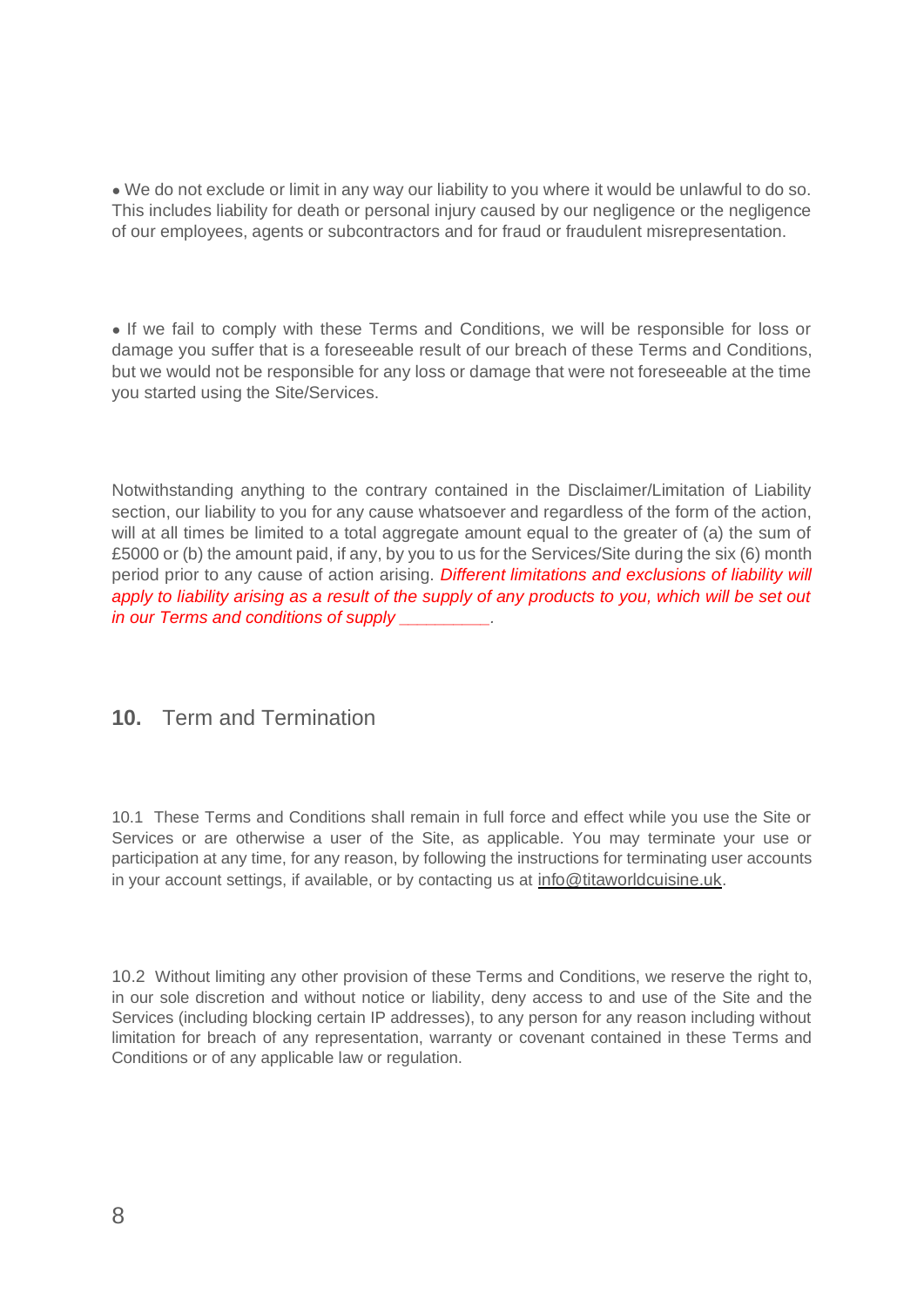If we determine, in our sole discretion, that your use of the Site/Services is in breach of these Terms and Conditions or of any applicable law or regulation, we may terminate your use or participation in the Site and the Services or delete your profile and any content or information that you posted at any time, without warning, in our sole discretion.

10.3 If we terminate or suspend your account for any reason set out in this Section 9, you are prohibited from registering and creating a new account under your name, a fake or borrowed name, or the name of any third party, even if you may be acting on behalf of the third party. In addition to terminating or suspending your account, we reserve the right to take appropriate legal action, including without limitation pursuing civil, criminal, and injunctive redress.

### **11.** General

12.1 Visiting the Site, sending us emails, and completing online forms constitute electronic communications. You consent to receive electronic communications and you agree that all agreements, notices, disclosures, and other communications we provide to you electronically, via email and on the Site, satisfy any legal requirement that such communication be in writing.

You hereby agree to the use of electronic signatures, contracts, orders and other records and to electronic delivery of notices, policies and records of transactions initiated or completed by us or via the Site. You hereby waive any rights or requirements under any statutes, regulations, rules, ordinances or other laws in any jurisdiction which require an original signature or delivery or retention of non-electronic records, or to payments or the granting of credits by other than electronic means.

12.2 These Terms and Conditions and any policies or operating rules posted by us on the Site or in respect to the Services constitute the entire agreement and understanding between you and us.

12.3 Our failure to exercise or enforce any right or provision of these Terms and Conditions shall not operate as a waiver of such right or provision.

12.4 We may assign any or all of our rights and obligations to others at any time.

12.5 We shall not be responsible or liable for any loss, damage, delay or failure to act caused by any cause beyond our reasonable control.

12.6 If any provision or part of a provision of these Terms and Conditions is unlawful, void or unenforceable, that provision or part of the provision is deemed severable from these Terms and Conditions and does not affect the validity and enforceability of any remaining provisions.